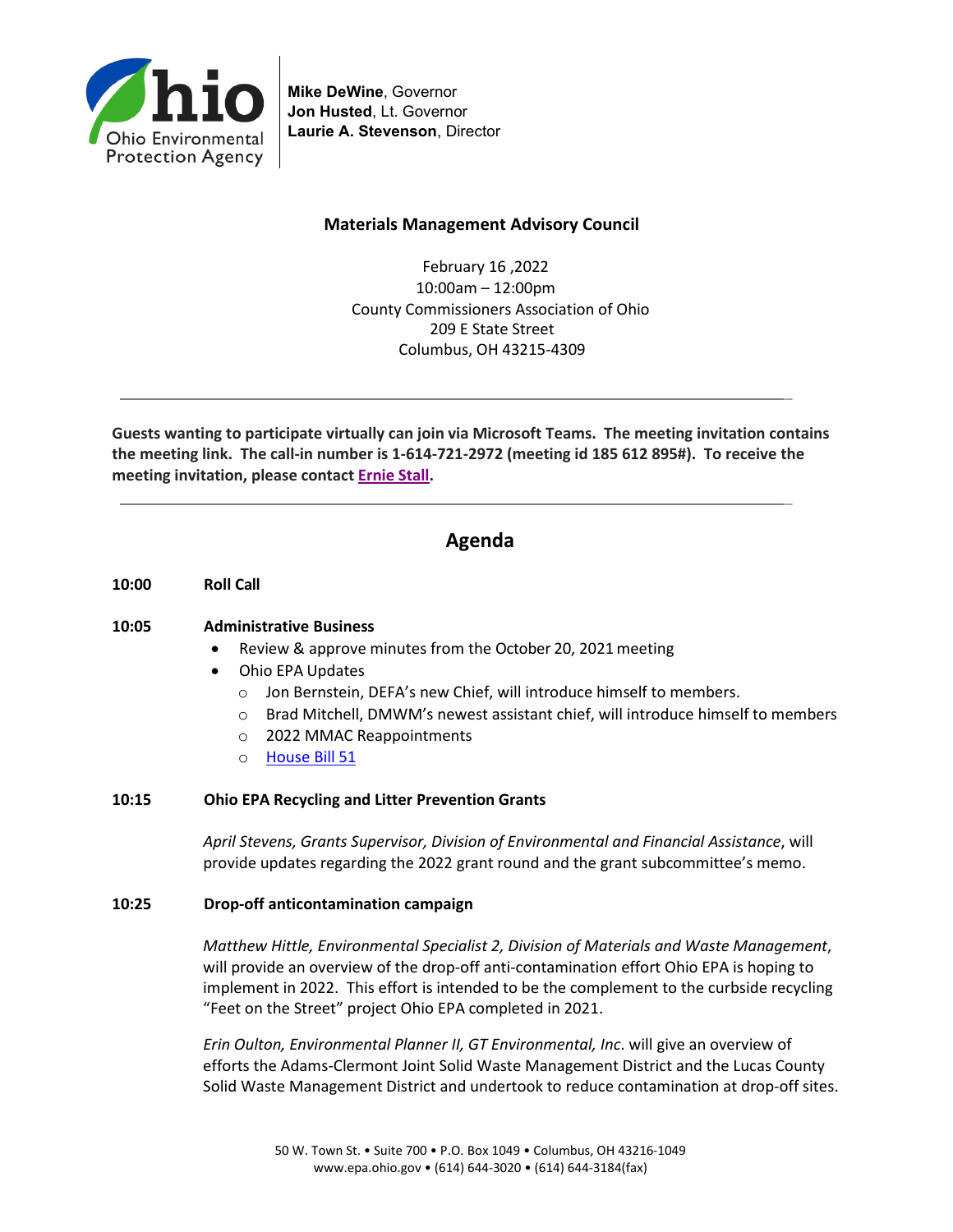*Jill Martin, Director of Community Programs, The Recycling Partnership* and *Emily Freeman, Recycling Specialist, Michigan's Department of Environment, Great Lakes, and Energy*, and will discuss their efforts to reduce contamination at drop-off recycling sites in Michigan.

#### **11:15 Division of Materials and Waste Management Rules Update**

*Michelle Mountjoy, Environmental Specialist 3/Rules Coordinator*, will provide an update on DMWM's rule making activities.

## **11:25 Update on Implementing the** *2020 State Solid Waste Management Plan*

*Ernie Stall, Environmental Specialist 3, Division of Materials and Waste Management*, will provide an overview of how the provisions of the 2020 State Plan are being implemented and their impacts on Ohio.

#### **11:35 Rumpke's beverage cup collection initiative**

*Rebecca Reichenbach, Corporate Marketing Recycling Specialist, Rumpke Waste & Recycling*, will give an overview of Rumpke's recent announcements about collecting beverage cups through residential recycling services and the new Columbus recycling facility campus.

#### **11:45 Public Comment Period**

See instructions under 'Information for Guests'

#### **12:00 Adjourn**

Guests, please RSVP to Ernie Stall a[t ernest.stall@epa.ohio.gov.](mailto:ernest.stall@epa.ohio.gov) In your RSVP, please indicate whether you will attend in person or virtually. Ernie will forward the meeting invite when he receives your RSVP.

Meeting materials will be posted at [https://epa.ohio.gov/divisions-and-offices/materials-and-waste](https://epa.ohio.gov/divisions-and-offices/materials-and-waste-management/about-dmwm/mmac)[management/about-dmwm/mmac](https://epa.ohio.gov/divisions-and-offices/materials-and-waste-management/about-dmwm/mmac) prior to each meeting. Please direct any questions to Ernie Stall.

## *Parking:*

CCAO has very limited parking. There is a metered surface lot at [189 State Street \(Parking Lot 010\).](https://www.google.com/maps/dir/Parking+Lot+010,+189+E+State+St,+Columbus,+OH+43215/@39.960649,-82.9972437,17z/data=!4m8!4m7!1m0!1m5!1m1!1s0x88388f336ca2c7a9:0x6fb5cbeda1972c6f!2m2!1d-82.995055!2d39.960649) The [Columbus Commons Main Garage](https://www.google.com/maps/dir/39.9611755,-82.9987942/columbus+commons+main+garage/@39.9588418,-83.0000624,17z/data=!3m1!4b1!4m9!4m8!1m1!4e1!1m5!1m1!1s0x88388f3656a0c6bd:0x792e2e4b04d6d5ce!2m2!1d-82.998142!2d39.9565409) is about .5 mile away at 55 E. Rich Street. There is also metered street parking in the area.

# *Information for guests:*

*Please note that Ohio EPA will record this meeting and post it online.*

Ohio EPA will moderate the session and requires that guests participate as follows: